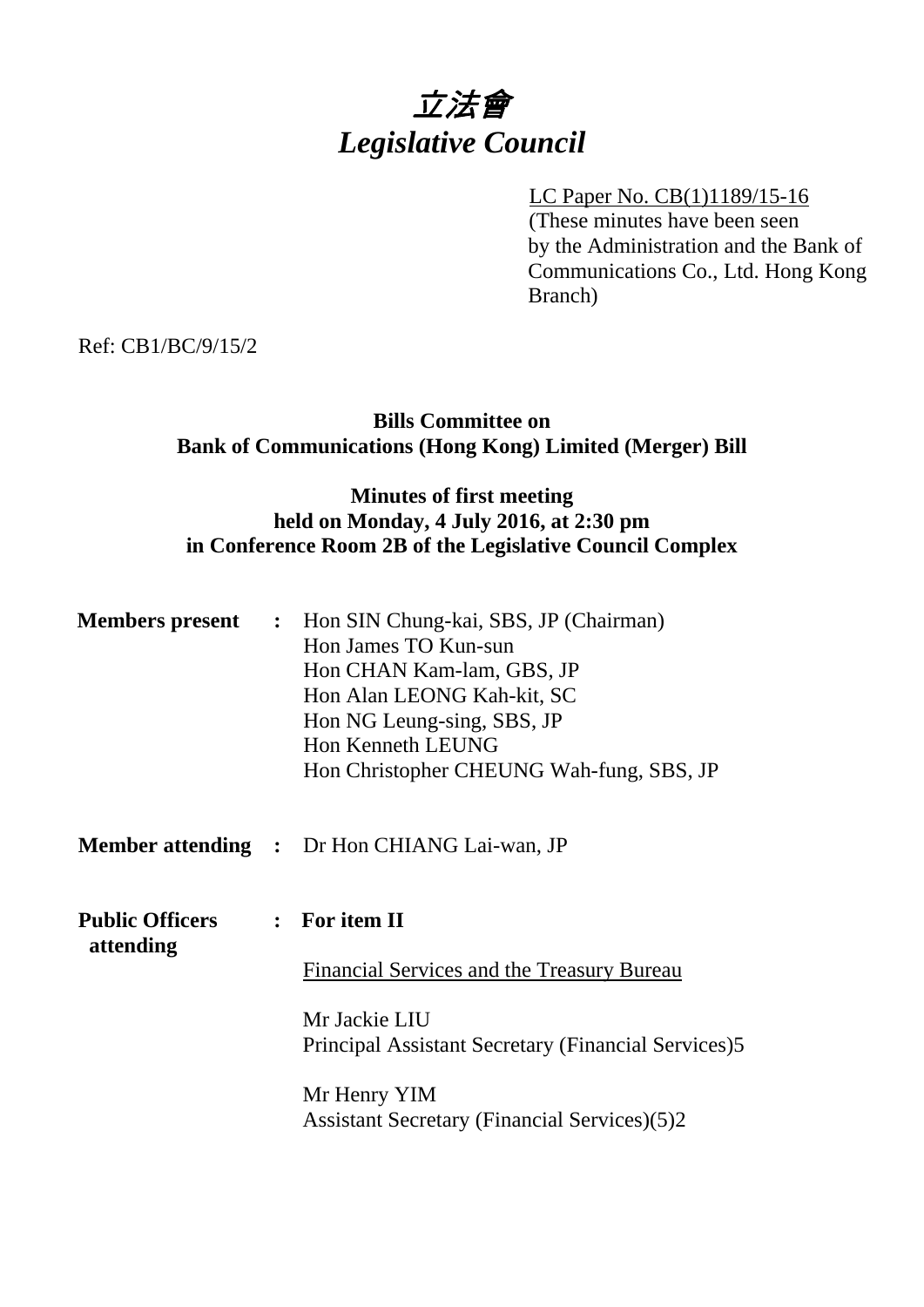|                                    | $-2-$                                                              |
|------------------------------------|--------------------------------------------------------------------|
|                                    | <b>Hong Kong Monetary Authority</b>                                |
|                                    | Mr Raymond CHAN<br><b>Executive Director (Banking Supervision)</b> |
|                                    | Mr Alan AU<br>Head (Banking Supervision)2                          |
| <b>Attendance by</b><br>invitation | : For Item II                                                      |
|                                    | Bank of Communications Co., Ltd. Hong Kong Branch                  |
|                                    | Mr SHOU Fugang<br><b>Chief Executive</b>                           |
|                                    | Mr Alan LIU<br><b>Alternate Chief Executive</b>                    |
|                                    | <b>Clifford Chance</b>                                             |
|                                    | Ms Virginia LEE<br>Partner                                         |
|                                    | Ms Cherry HO<br>Associate                                          |
|                                    | PricewaterhouseCoopers                                             |
|                                    | Mr James TAM<br>Partner                                            |
|                                    | Mr Simon CHENG<br>Partner                                          |
| <b>Clerk in Attendance:</b>        | Ms Angel SHEK<br>Chief Council Secretary (1)1                      |
| <b>Staff in attendance :</b>       | Mr YICK Wing-kin<br><b>Assistant Legal Adviser 8</b>               |
|                                    | Ms Mandy LI<br>Council Secretary (1)1                              |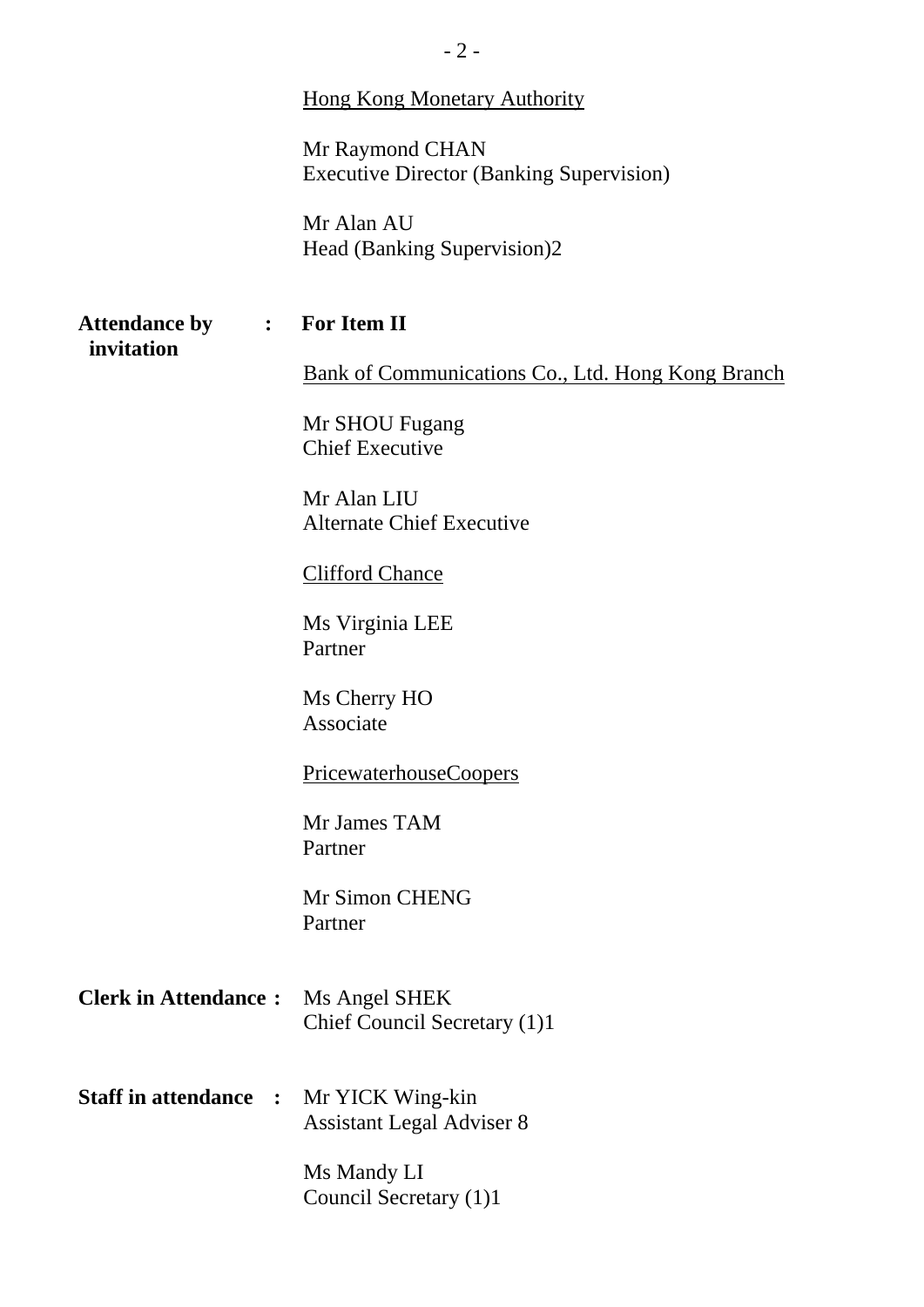Miss Mandy POON Legislative Assistant (1)1

Ms Clara LO Legislative Assistant (1)8

#### Action

### **I. Election of Chairman**

Mr James TO, the member who had the highest precedence among those who were present at the meeting, presided over the election of the Chairman of the Bills Committee. He invited nominations for the chairmanship of the Bills **Committee** 

2. Mr James TO was nominated by Mr SIN Chung-kai. Mr James TO declined the nomination. Mr SIN Chung-kai was nominated by Mr Kenneth LEUNG and the nomination was seconded by Mr Alan LEONG. Mr SIN Chung-kai accepted the nomination.

3. Mr CHAN Kam-lam was nominated by Mr Christopher CHEUNG and the nomination was seconded by Mr NG Leung-sing. Mr CHAN Kam-lam accepted the nomination.

4. As there were two nominations, Mr James TO announced a vote by secret ballot. Of the members present for voting, three members voted for Mr SIN Chung-kai and two members voted for Mr CHAN Kam-lam. Mr James TO declared that Mr SIN Chung-kai was elected as Chairman of the Bills Committee. Mr SIN Chung-kai then took over the chair.

5. Members agreed that there was no need to elect a Deputy Chairman.

### **II. Meeting with the Bank of Communications Co., Ltd. Hong Kong Branch and the Administration**

(LC Paper No. CB(3)267/15-16 **—** The Bill

Issued by Hon NG Leung-sing on **—** Legislative Council Brief 24 December 2015

LC Paper No. LS24/15-16 **—** Legal Service Division Report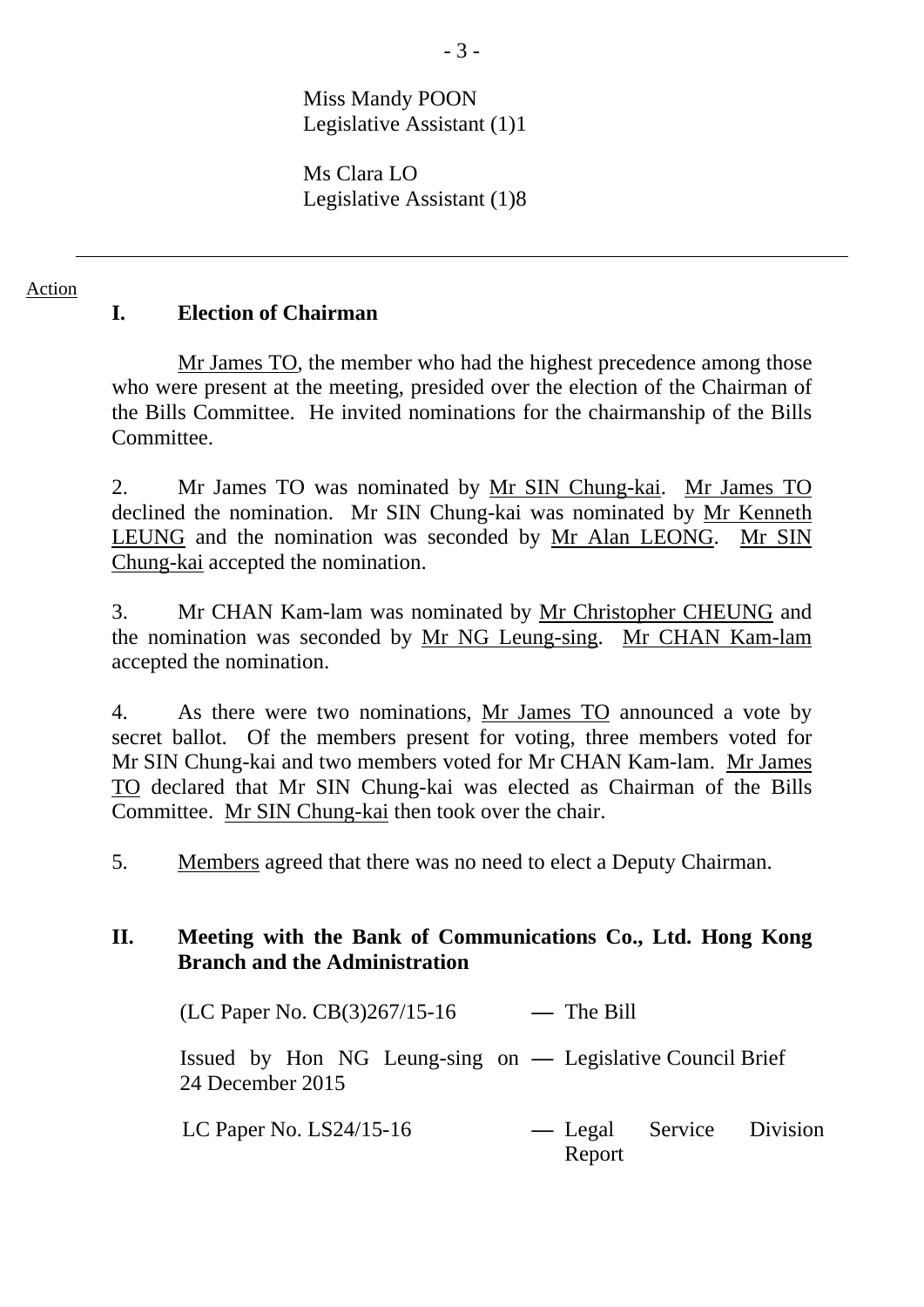LC Paper No. CB(1)1086/15-16(01) **—** Background brief prepared by the Legislative Council Secretariat)

#### Disclosure

6. Mr Kenneth LEUNG declared that he was a Senior Tax Consultant of Clifford Chance, and that he would not vote on matters relating to the Bank of Communications (Hong Kong) Limited (Merger) Bill ("the Bill") at the meetings of the Bills Committee and the Legislative Council as he might have indirect pecuniary interest relating to the Bill.

#### Discussion

7. Mr SHOU Fungang, Chief Executive of Bank of Communications Co., Ltd. Hong Kong Branch ("BCOM, Hong Kong Branch") and Mr NG Leungsing briefed members on the Bill.

 (*Post-meeting note*: The speeches delivered by Mr SHOU Fugang and Mr NG Leung-sing were tabled at the meeting, and issued vide LC Paper Nos. CB(1)1098/15-16(01) and CB(1)1098/15-16(02) on 5 July 2016).

8. The Bills Committee deliberated (index of proceedings attached at the **Annex**).

Follow-up actions to be taken by the Hong Kong Monetary Authority and the Bank of Communications Co., Ltd. Hong Kong Branch

*Vesting of undertakings in Bank of Communications (Hong Kong) Limited* 

9. In relation to the transfer of the retail banking business and private banking business of BCOM, Hong Kong Branch to the Bank of Communications (Hong Kong) Limited ("BCOM (Hong Kong)") under the Bill, BCOM, Hong Kong Branch was requested to provide information (in table format) on the list of undertakings to be transferred and the relevant exclusions from the said transfer.

10. To facilitate members' consideration of whether and how the financial soundness of BCOM (Hong Kong) could provide sufficient protection of the interests of customers after the said transfer, BCOM, Hong Kong Branch and the Hong Kong Monetary Authority ("HKMA") were requested to provide information on: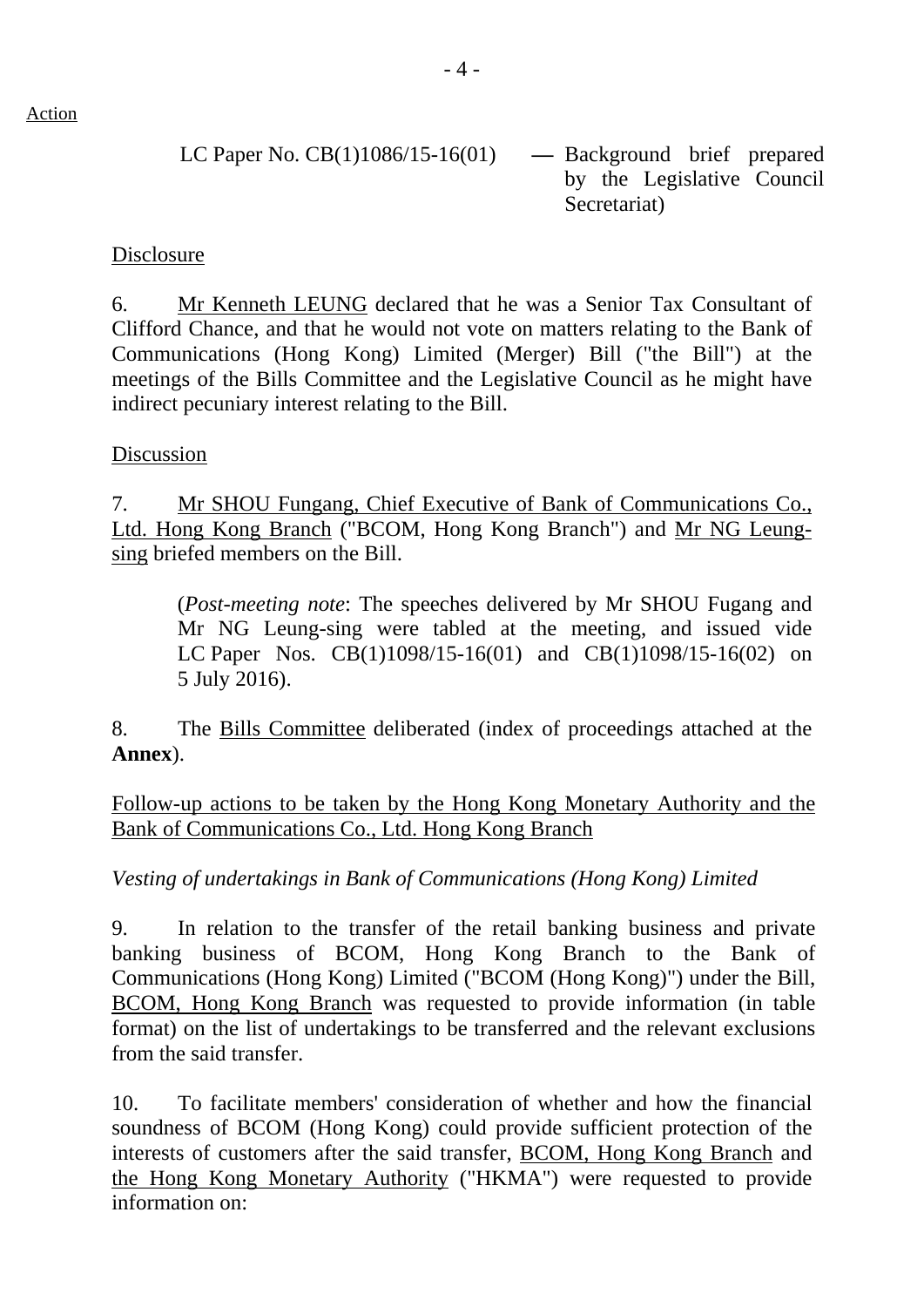Action

- (a) the capital base (e.g. the paid-up share capital) of BCOM (Hong Kong) and other information indicative of the financial soundness of the bank; and
- (b) the capital requirements on, and average capital adequacy ratios of, locally incorporated banks vis-à-vis Mainland incorporated banks and their branches in Hong Kong.

*Operation of retail banking business by Hong Kong licenced banks* 

11. HKMA was requested to provide information on the number of licensed banks in Hong Kong, with breakdowns by:

- (a) banks which were incorporated in the Mainland or overseas and operated through branches in Hong Kong;
- (b) banks which were subsidiaries of banks incorporated in the Mainland or overseas, and held a full banking licence under the Banking Ordinance (Cap. 155); and
- (c) whether the banks in (a) and (b) above operated retail banking business in Hong Kong, and the scale of such operation.

(*Post-meeting note*: The written responses provided by HKMA and BCOM, Hong Kong Branch respectively were issued vide LC Paper Nos. CB(1)1106/15-16(02) and CB(1)1106/15-16(03) on 7 and 8 July 2016.)

# **III. Any other business**

Date of next two meetings

12. Members agreed that the second and third meetings would be held respectively on Tuesday, 5 July 2016, at 4:30 pm and Wednesday, 6 July 2016, at 8:30 am.

(*Post-meeting note*: The notices of meetings were issued to members vide LC Paper No. CB(1)1099/15-16 on 4 July 2016. )

13. There being no other business, the meeting ended at 4:42 pm.

Council Business Division 1 Legislative Council Secretariat 26 August 2016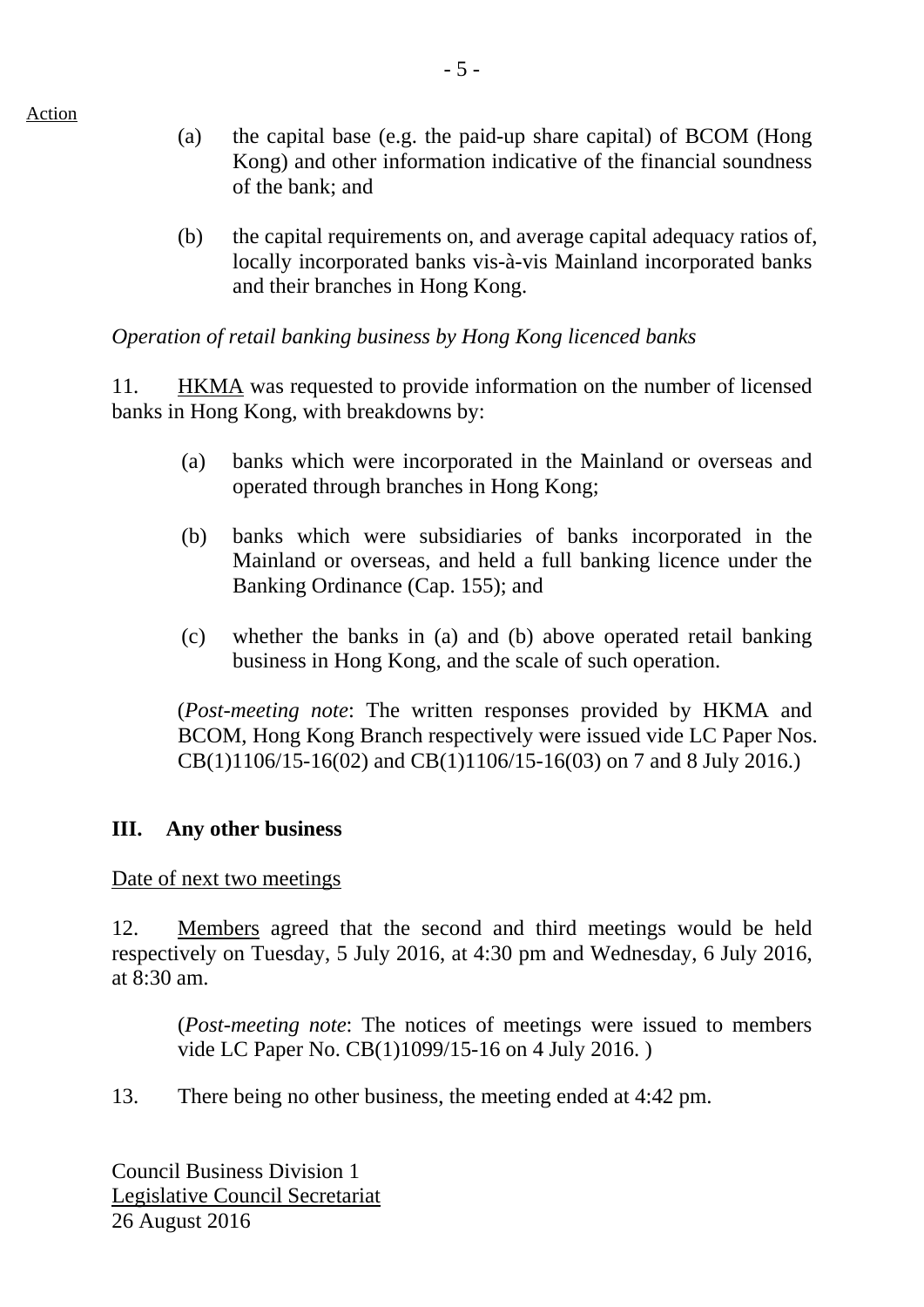#### **Annex**

#### **Bills Committee on Bank of Communications (Hong Kong) Limited (Merger) Bill**

#### **Proceedings of the first meeting on Monday, 4 July 2016, at 2:30 pm in Conference Room 2B of the Legislative Council Complex**

| <b>Time</b><br>marker | <b>Speaker</b>                                                                                                                                               | Subject(s)                                                                                                                                                                                                                                                                                                                                                                                                                                                                                                                                                                                                                                                                                                                                                                                                                                                                                                                                                                                             | <b>Action required</b> |
|-----------------------|--------------------------------------------------------------------------------------------------------------------------------------------------------------|--------------------------------------------------------------------------------------------------------------------------------------------------------------------------------------------------------------------------------------------------------------------------------------------------------------------------------------------------------------------------------------------------------------------------------------------------------------------------------------------------------------------------------------------------------------------------------------------------------------------------------------------------------------------------------------------------------------------------------------------------------------------------------------------------------------------------------------------------------------------------------------------------------------------------------------------------------------------------------------------------------|------------------------|
|                       | <b>Agenda Item I - Election of Chairman</b>                                                                                                                  |                                                                                                                                                                                                                                                                                                                                                                                                                                                                                                                                                                                                                                                                                                                                                                                                                                                                                                                                                                                                        |                        |
| $000202 -$<br>000619  | Mr James TO<br>Mr CHAN Kam-lam<br>Mr Alan LEONG<br>Mr NG Leung-sing<br>Mr Kenneth LEUNG<br>Christopher<br>Mr<br><b>CHEUNG</b><br>Mr SIN Chung-kai            | <b>Election of Chairman</b><br>Disclosure of interest by Mr LEUNG                                                                                                                                                                                                                                                                                                                                                                                                                                                                                                                                                                                                                                                                                                                                                                                                                                                                                                                                      |                        |
| <b>Administration</b> |                                                                                                                                                              | Agenda Item II - Meeting with the Bank of Communications Co., Ltd. Hong Kong Branch and the                                                                                                                                                                                                                                                                                                                                                                                                                                                                                                                                                                                                                                                                                                                                                                                                                                                                                                            |                        |
| $000620 -$<br>000740  | Chairman                                                                                                                                                     | Opening remarks                                                                                                                                                                                                                                                                                                                                                                                                                                                                                                                                                                                                                                                                                                                                                                                                                                                                                                                                                                                        |                        |
| $000741 -$<br>001828  | The Administration<br>of<br><b>Bank</b><br>Communications Co.,<br>Ltd.<br>Hong<br>Kong<br>("BCOM,<br><b>Branch</b><br>Hong Kong Branch")<br>Mr NG Leung-sing | Briefing by BCOM, Hong Kong Branch and<br>Mr NG on the Bill which was a Member's bill<br>introduced by Mr NG (with the consent of the<br>Chief Executive) to provide for the transfer of<br>the retail banking business and private banking<br>business of BCOM, Hong Kong Branch to a<br>established and<br>wholly<br>newly<br>owned<br>subsidiary (i.e. Bank of Communications<br>(Hong Kong) Limited ("BCOM<br>(Hong)<br>Kong)") within the BCOM group of companies<br>of which BCOM was the ultimate holding<br>company ("the proposed business transfer").<br>The Administration advised that it had been<br>Government's<br>policy<br>the<br>to<br>support<br>consolidation in the banking sector, subject to<br>the overall aims of promoting the stability of<br>the banking system and ensuring appropriate<br>protection for relevant depositors.<br>The<br>Administration<br>supported<br>the<br>Bill<br>and<br>considered it conducive to enhancing<br>the<br>quality of banking services. |                        |
| $001829 -$<br>002447  | Chairman<br>Mr James TO<br>BCOM,<br>Hong<br>Kong<br><b>Branch</b>                                                                                            | Mr TO sought information on:<br>(a) the capital base and financial soundness of<br>BCOM (Hong Kong) for consideration of                                                                                                                                                                                                                                                                                                                                                                                                                                                                                                                                                                                                                                                                                                                                                                                                                                                                               |                        |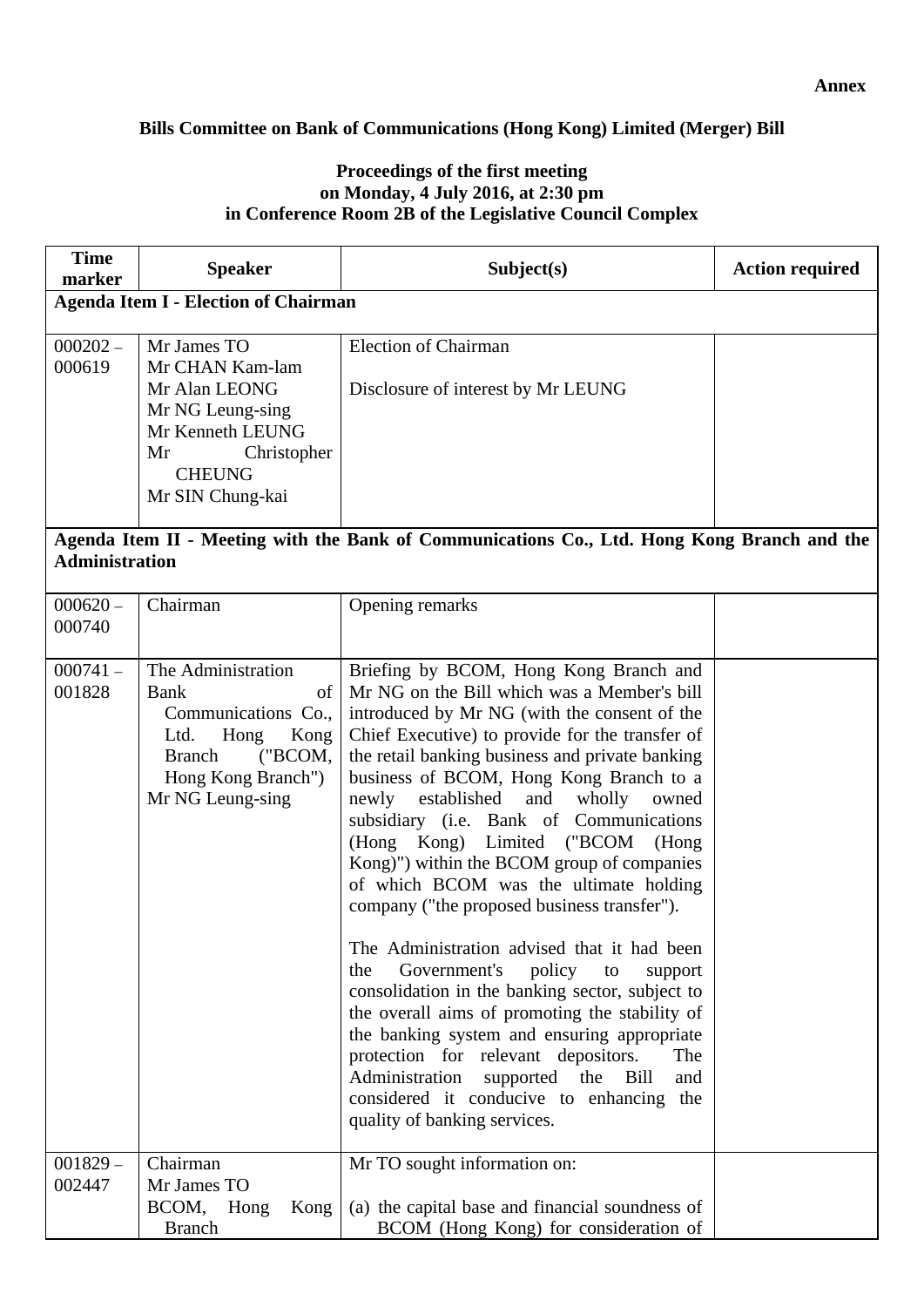| <b>Time</b><br>marker | <b>Speaker</b>                                                     | Subject(s)                                                                                                                                                                                                                                                                                                                                                                                                                                                                           | <b>Action required</b> |
|-----------------------|--------------------------------------------------------------------|--------------------------------------------------------------------------------------------------------------------------------------------------------------------------------------------------------------------------------------------------------------------------------------------------------------------------------------------------------------------------------------------------------------------------------------------------------------------------------------|------------------------|
|                       |                                                                    | whether and how far this newly established<br>subsidiary<br>could<br>provide<br>sufficient<br>protection of the interests of the existing<br>customers and employees of BCOM, Hong<br>Kong Branch after the proposed business<br>transfer; and                                                                                                                                                                                                                                       |                        |
|                       |                                                                    | (b) the impact of the proposed business<br>transfer on existing employees of BCOM,<br>Hong Kong Branch.                                                                                                                                                                                                                                                                                                                                                                              |                        |
|                       |                                                                    | BCOM, Hong Kong Branch explained the<br>considerations for the proposed business<br>transfer by way of a Member's Bill, and<br>pointed out that:                                                                                                                                                                                                                                                                                                                                     |                        |
|                       |                                                                    | (a) the proposed business transfer was part of<br>BCOM's strategy to expand and intensify<br>its business, which demonstrated BCOM's<br>commitment to its customers, employees<br>and business partners in Hong Kong;                                                                                                                                                                                                                                                                |                        |
|                       |                                                                    | (b) as BCOM (Hong Kong) would be<br>incorporated locally and held a banking<br>licence under the Banking Ordinance<br>(Cap. 155) ("BO"), it would have a<br>corporate governance structure consisting<br>mainly of an independent board of<br>directors, board-level committees and<br>senior management in accordance with the<br>regulatory requirements.<br>This would<br>strengthen the internal governance of the<br>bank and enhance the transparency of its<br>operation; and |                        |
|                       |                                                                    | (c) the terms of contracts of employment of<br>employees to be transferred to BCOM<br>(Hong Kong) would remain the same as<br>those of their existing contracts with<br>BCOM, Hong Kong Branch.<br>The<br>employees concerned would not suffer any<br>losses in respect of their accrued benefits.                                                                                                                                                                                   |                        |
| $002448 -$<br>003116  | Chairman<br>Mr CHAN Kam-lam<br>BCOM, Hong<br>Kong<br><b>Branch</b> | Since BCOM, Hong Kong Branch would<br>continue to operate corporate banking services<br>and other banking services after the transfer of<br>its retail/private banking businesses to BCOM<br>(Hong Kong), Mr CHAN raised concerns as<br>to:                                                                                                                                                                                                                                          |                        |
|                       |                                                                    | (a) whether this might cause confusion to                                                                                                                                                                                                                                                                                                                                                                                                                                            |                        |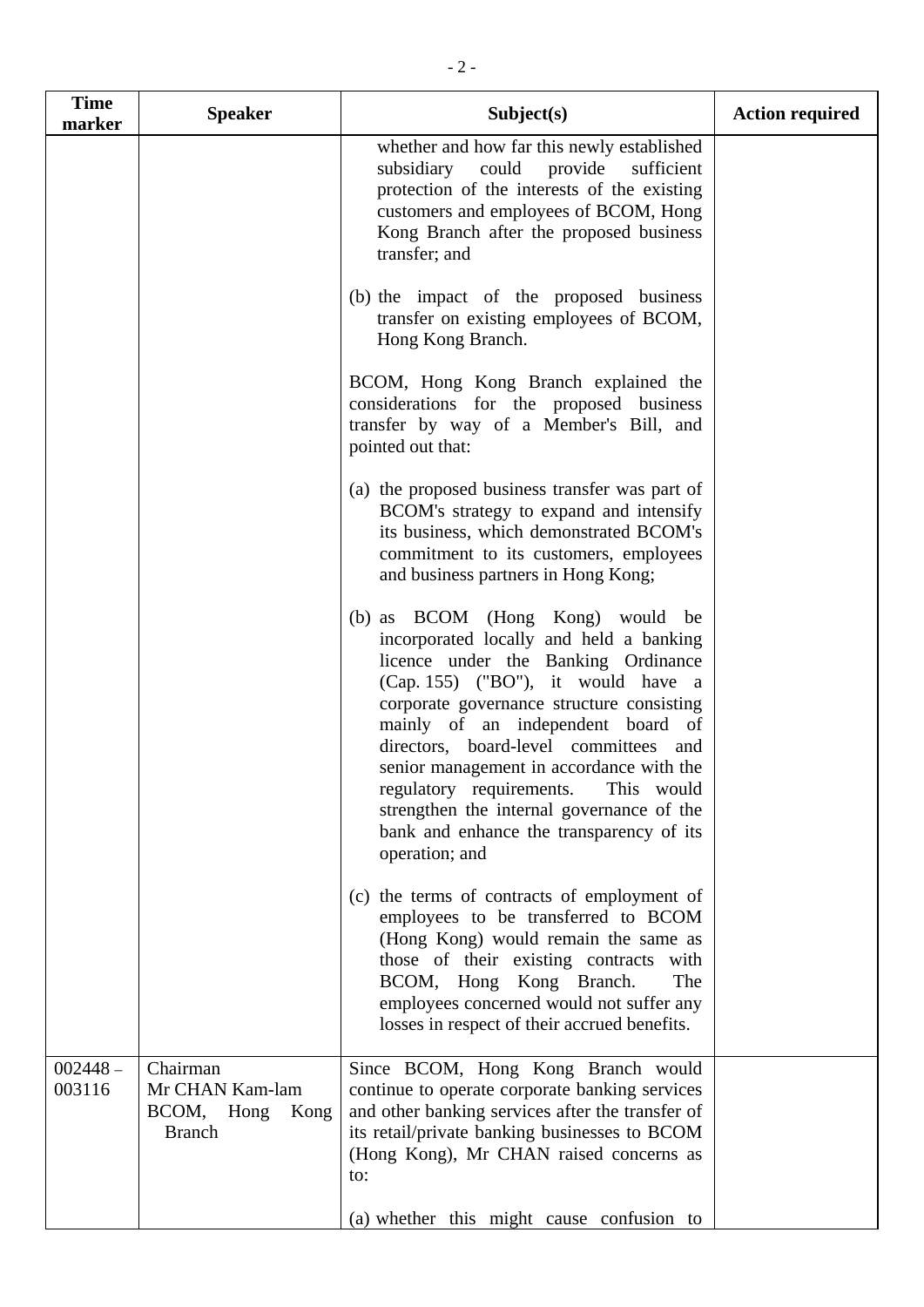| existing customers of the branch and<br>whether the two banks would operate their<br>businesses on the same premises;<br>(b) whether and how the proposed business<br>transfer might impact on the H shares of<br>BCOM which was listed on The Stock<br>Exchange of Hong Kong Limited; and<br>(c) how BCOM, Hong Kong Branch would<br>ensure that its existing customers would be<br>duly informed of the proposed business<br>transfer.<br>BCOM, Hong Kong Branch advised that:<br>(a) currently, it primarily carried out its<br>retail/private banking businesses at sub-<br>branches situated at over 40 locations in<br>Hong Kong. The tenancy agreements with<br>respect to the premises were also intended<br>to be transferred to BCOM (Hong Kong);<br>(b) after the proposed business transfer, there<br>would be a clearer and more focused<br>separation in the servicing of different<br>customer groups of BCOM. Both banks<br>would be able to devise products and<br>services of a more professional and<br>satisfactory quality;<br>(c) the proposed business transfer would serve<br>the best interests of the businesses,<br>shareholders and customers of BCOM. As<br>the share prices of a listed company could<br>be influenced by a number of factors, it<br>would not be appropriate to speculate on<br>the impact caused by the proposed<br>business transfer on the share prices of<br>BCOM; and<br>(d) there would be a two-month notification<br>period prior to the appointed day of the<br>proposed business transfer.<br>The bank<br>would issue letters of notification to its<br>existing customers as well as set up a<br>designated hotline to answer enquiries and | <b>Time</b><br>marker | <b>Speaker</b> | Subject(s)                             | <b>Action required</b> |
|-------------------------------------------------------------------------------------------------------------------------------------------------------------------------------------------------------------------------------------------------------------------------------------------------------------------------------------------------------------------------------------------------------------------------------------------------------------------------------------------------------------------------------------------------------------------------------------------------------------------------------------------------------------------------------------------------------------------------------------------------------------------------------------------------------------------------------------------------------------------------------------------------------------------------------------------------------------------------------------------------------------------------------------------------------------------------------------------------------------------------------------------------------------------------------------------------------------------------------------------------------------------------------------------------------------------------------------------------------------------------------------------------------------------------------------------------------------------------------------------------------------------------------------------------------------------------------------------------------------------------------------------------------------------------------------------------------|-----------------------|----------------|----------------------------------------|------------------------|
|                                                                                                                                                                                                                                                                                                                                                                                                                                                                                                                                                                                                                                                                                                                                                                                                                                                                                                                                                                                                                                                                                                                                                                                                                                                                                                                                                                                                                                                                                                                                                                                                                                                                                                       |                       |                |                                        |                        |
|                                                                                                                                                                                                                                                                                                                                                                                                                                                                                                                                                                                                                                                                                                                                                                                                                                                                                                                                                                                                                                                                                                                                                                                                                                                                                                                                                                                                                                                                                                                                                                                                                                                                                                       |                       |                |                                        |                        |
|                                                                                                                                                                                                                                                                                                                                                                                                                                                                                                                                                                                                                                                                                                                                                                                                                                                                                                                                                                                                                                                                                                                                                                                                                                                                                                                                                                                                                                                                                                                                                                                                                                                                                                       |                       |                |                                        |                        |
|                                                                                                                                                                                                                                                                                                                                                                                                                                                                                                                                                                                                                                                                                                                                                                                                                                                                                                                                                                                                                                                                                                                                                                                                                                                                                                                                                                                                                                                                                                                                                                                                                                                                                                       |                       |                |                                        |                        |
|                                                                                                                                                                                                                                                                                                                                                                                                                                                                                                                                                                                                                                                                                                                                                                                                                                                                                                                                                                                                                                                                                                                                                                                                                                                                                                                                                                                                                                                                                                                                                                                                                                                                                                       |                       |                |                                        |                        |
|                                                                                                                                                                                                                                                                                                                                                                                                                                                                                                                                                                                                                                                                                                                                                                                                                                                                                                                                                                                                                                                                                                                                                                                                                                                                                                                                                                                                                                                                                                                                                                                                                                                                                                       |                       |                |                                        |                        |
|                                                                                                                                                                                                                                                                                                                                                                                                                                                                                                                                                                                                                                                                                                                                                                                                                                                                                                                                                                                                                                                                                                                                                                                                                                                                                                                                                                                                                                                                                                                                                                                                                                                                                                       |                       |                |                                        |                        |
| appropriate.                                                                                                                                                                                                                                                                                                                                                                                                                                                                                                                                                                                                                                                                                                                                                                                                                                                                                                                                                                                                                                                                                                                                                                                                                                                                                                                                                                                                                                                                                                                                                                                                                                                                                          |                       |                | provide assistance to the customers as |                        |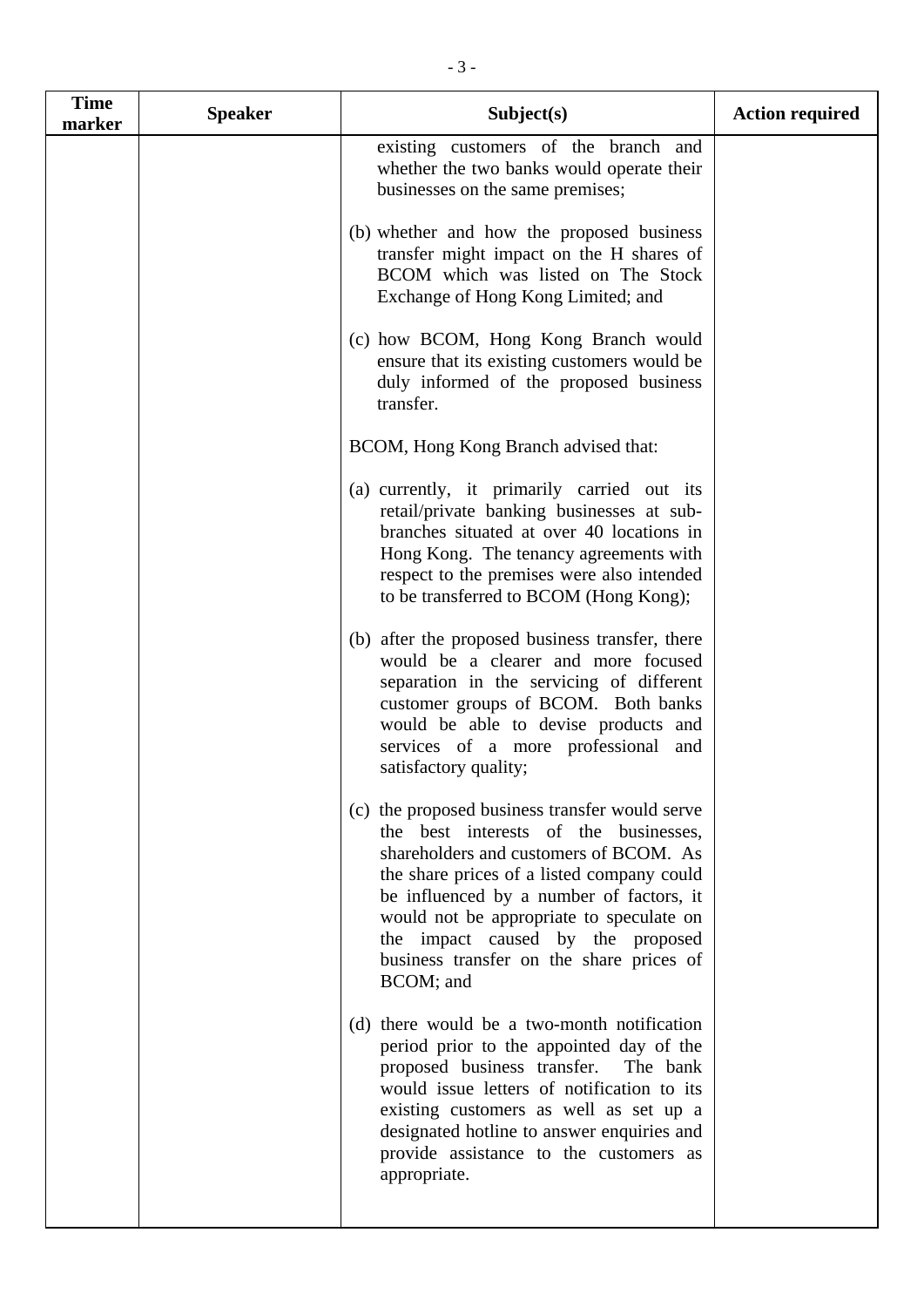| <b>Time</b><br>marker | <b>Speaker</b>                                                                                                     | Subject(s)                                                                                                                                                                                                                                                                                                                                                                                                                                                                                                                                                                                                                                                                                                                                                                                                                                                                                                                                                                                                                                                                                                                                                                                                                                                                                                                                                                                                                                             | <b>Action required</b> |
|-----------------------|--------------------------------------------------------------------------------------------------------------------|--------------------------------------------------------------------------------------------------------------------------------------------------------------------------------------------------------------------------------------------------------------------------------------------------------------------------------------------------------------------------------------------------------------------------------------------------------------------------------------------------------------------------------------------------------------------------------------------------------------------------------------------------------------------------------------------------------------------------------------------------------------------------------------------------------------------------------------------------------------------------------------------------------------------------------------------------------------------------------------------------------------------------------------------------------------------------------------------------------------------------------------------------------------------------------------------------------------------------------------------------------------------------------------------------------------------------------------------------------------------------------------------------------------------------------------------------------|------------------------|
| $003117 -$<br>003632  | Chairman<br>Christopher<br>Mr<br><b>CHEUNG</b><br>Hong Kong Monetary<br>Authority ("HKMA")                         | Discussion on (a) the impact of the passage of<br>the Financial Institutions (Resolution) Bill on<br>BCOM, Hong Kong Branch and BCOM<br>(Hong Kong), and (b) the financial relationship<br>between the two banks                                                                                                                                                                                                                                                                                                                                                                                                                                                                                                                                                                                                                                                                                                                                                                                                                                                                                                                                                                                                                                                                                                                                                                                                                                       |                        |
| $003633 -$<br>005910  | Chairman<br>Mr Kenneth LEUNG<br>Mr James TO<br>Mr NG Leung-sing<br>BCOM, Hong Kong<br><b>Branch</b><br><b>HKMA</b> | Mr LEUNG sought information on:<br>(a) the capital base of BCOM (Hong Kong);<br>(b) whether the years of services of existing<br>employees of BCOM, Hong Kong Branch<br>would be recognized after the proposed<br>business transfer; and<br>(c) whether there was any plan to list BCOM<br>(Hong Kong) on The Stock Exchange of<br>Hong Kong Limited.<br>Mr James TO considered it important for Bills<br>Committee members to be informed of the<br>estimated capital base of BCOM (Hong Kong)<br>vis-à-vis BCOM, Hong Kong Branch, for<br>ascertaining whether the former could provide<br>sufficient protection of the interests of the<br>existing customers of BCOM, Hong Kong<br>Branch affected by the proposed business<br>transfer.<br>Mr NG considered that:<br>(a) implementing a bank merger or transfer of<br>banking business by way of a private<br>legislation had worked effectively in the<br>past;<br>(b) information on the capital base of BCOM<br>(Hong Kong) potentially related to share-<br>price-sensitive data of BCOM, and hence<br>should not be disclosed; and<br>(c) there were provisions in the Bill to ensure<br>continuity of contracts of employment of<br>employees to be transferred to BCOM<br>(Hong Kong).<br>BCOM, Hong Kong Branch explained the<br>nature, risks and capital requirements in<br>respect of the businesses of BCOM (Hong<br>Kong) vis-à-vis BCOM, Hong Kong Branch,<br>and pointed out that: |                        |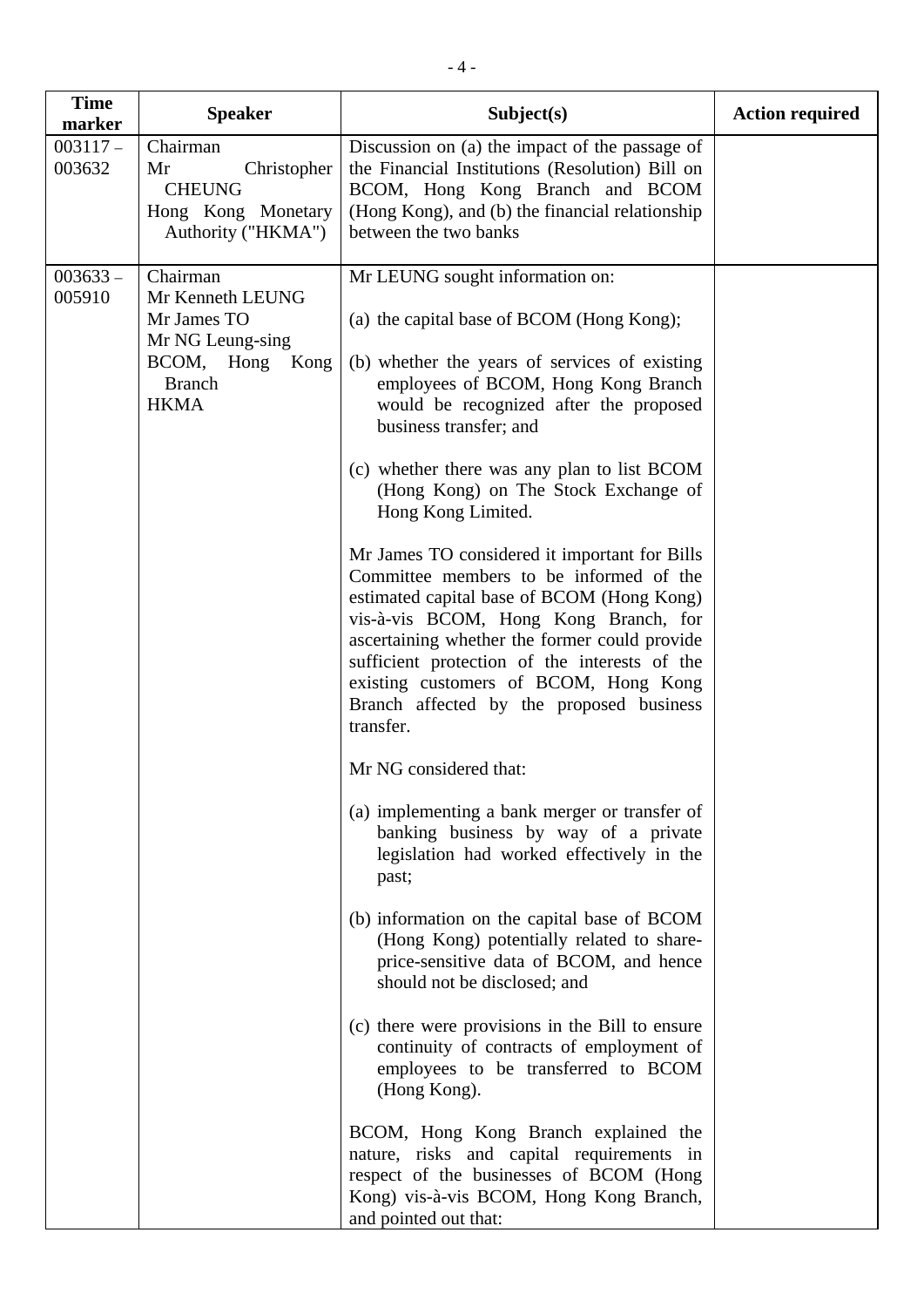| <b>Time</b><br>marker | <b>Speaker</b> | Subject(s)                                                                                                                                                                                                                                                                                                                                                                                                                                                                                      | <b>Action required</b>                                                                                    |
|-----------------------|----------------|-------------------------------------------------------------------------------------------------------------------------------------------------------------------------------------------------------------------------------------------------------------------------------------------------------------------------------------------------------------------------------------------------------------------------------------------------------------------------------------------------|-----------------------------------------------------------------------------------------------------------|
|                       |                | (a) as BCOM (Hong Kong) was a fully<br>licensed bank under BO and subject to the<br>direct supervision by HKMA, it needed to<br>comply with the statutory minimum capital<br>adequacy ratio, minimum level of share<br>capital as well as other regulatory<br>requirements under BO for locally<br>incorporated banks;                                                                                                                                                                          |                                                                                                           |
|                       |                | (b) information on the paid-up share capital of<br>BCOM (Hong Kong) could not be<br>disclosed as it potentially related to share-<br>price-sensitive data or inside information<br>of BCOM;                                                                                                                                                                                                                                                                                                     |                                                                                                           |
|                       |                | (c) the Bill provided that all contracts of<br>employment of BCOM, Hong Kong<br>Branch with its employees who were solely<br>engaged in the retail banking business and<br>private banking business of BCOM, Hong<br>Kong Branch shall be transferred to<br>BCOM (Hong Kong) at the merger and<br>deemed for all purposes to be a single<br>continuing employment. The accrued<br>benefits of these existing employees,<br>including their years of services, would be<br>fully recognized; and |                                                                                                           |
|                       |                | (d) BCOM currently had no plan to list BCOM<br>(Hong Kong) on the Stock Exchange of<br>Hong Kong.                                                                                                                                                                                                                                                                                                                                                                                               |                                                                                                           |
|                       |                | HKMA advised that based on the information<br>published by the China Banking Regulatory<br>Commission ("CBRC"), the average capital<br>adequacy ratio ("CAR") of commercial banks<br>in Mainland China was 13.4% as of March<br>2016, whereas the corresponding period's<br>average CAR of locally-incorporated banks in<br>Hong Kong was 18.2%, which was indicative<br>of a relatively higher average CAR of locally<br>incorporated banks in Hong Kong.                                      |                                                                                                           |
|                       |                | At the requests of Mr TO and the Chairman,<br>BCOM, Hong Kong Branch and HKMA<br>agreed to provide supplementary information<br>on (a) the capital base (e.g. the paid-up share<br>capital) of BCOM (Hong Kong) and other<br>information indicative of the<br>financial<br>soundness of the bank; and (b) the capital<br>requirements on, and average CAR of, locally<br>incorporated<br>Mainland<br>banks<br>vis-à-vis                                                                         | BCOM,<br>Hong<br>Kong Branch and<br><b>HKMA</b><br>take<br>to<br>action as paragraph<br>10 of the minutes |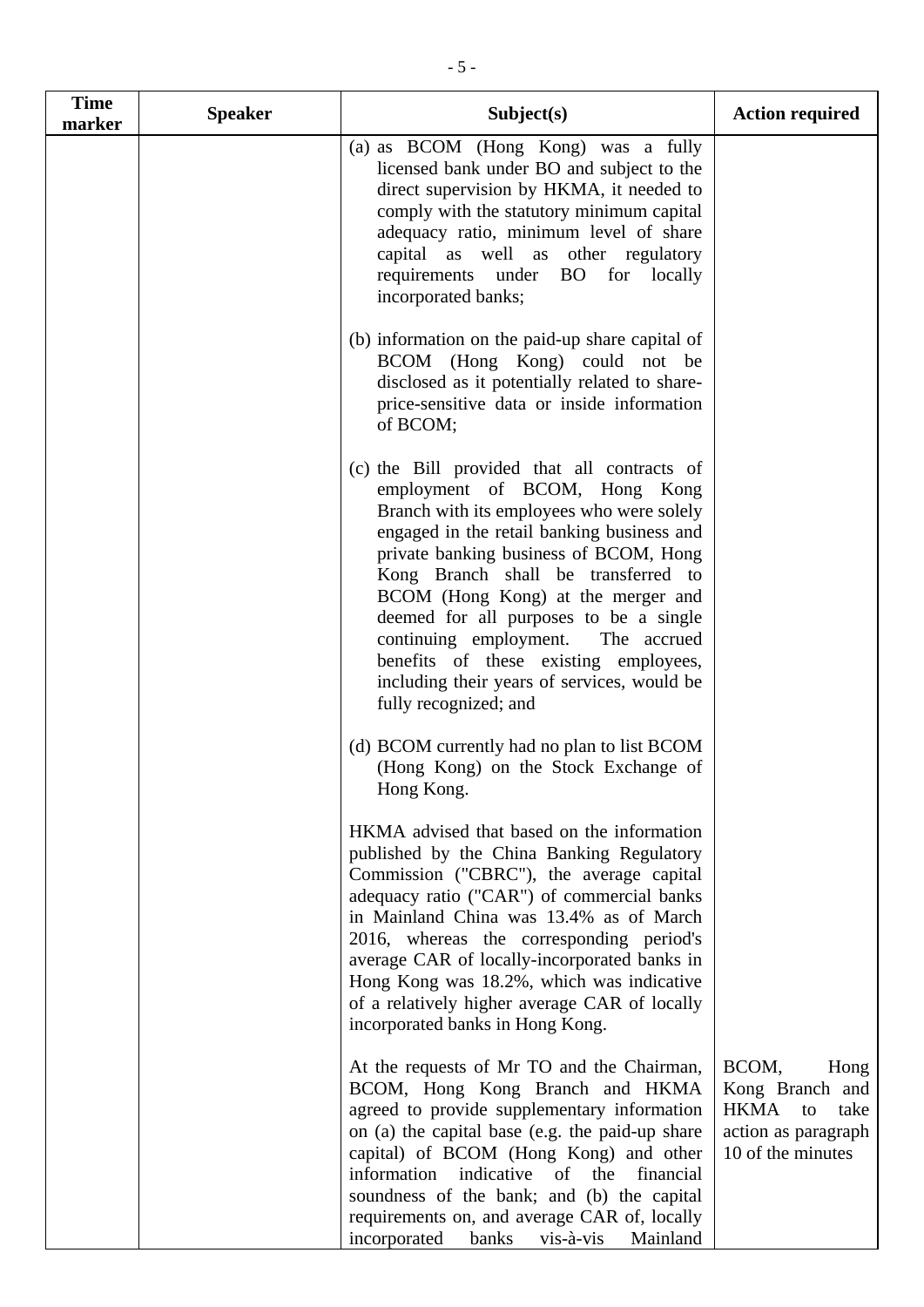| <b>Time</b><br>marker | <b>Speaker</b>                                                                     | Subject(s)                                                                                                                                                                                                                                                                                                                                                                                                                                                                                                                                                                                                                                                                                                                                                                                                                                                                                                                                                                                                                                                                                                                                                                                                                                                                                                                                                                                                                                                                                                     | <b>Action required</b> |
|-----------------------|------------------------------------------------------------------------------------|----------------------------------------------------------------------------------------------------------------------------------------------------------------------------------------------------------------------------------------------------------------------------------------------------------------------------------------------------------------------------------------------------------------------------------------------------------------------------------------------------------------------------------------------------------------------------------------------------------------------------------------------------------------------------------------------------------------------------------------------------------------------------------------------------------------------------------------------------------------------------------------------------------------------------------------------------------------------------------------------------------------------------------------------------------------------------------------------------------------------------------------------------------------------------------------------------------------------------------------------------------------------------------------------------------------------------------------------------------------------------------------------------------------------------------------------------------------------------------------------------------------|------------------------|
|                       |                                                                                    | incorporated banks and their branches in Hong<br>Kong.                                                                                                                                                                                                                                                                                                                                                                                                                                                                                                                                                                                                                                                                                                                                                                                                                                                                                                                                                                                                                                                                                                                                                                                                                                                                                                                                                                                                                                                         |                        |
| $005911 -$<br>010515  | Chairman                                                                           | Suspension of meeting for five minutes to<br>enable Bills Committee members to participate<br>in the voting on a staffing proposal at the<br>meeting of the Establishment Subcommittee                                                                                                                                                                                                                                                                                                                                                                                                                                                                                                                                                                                                                                                                                                                                                                                                                                                                                                                                                                                                                                                                                                                                                                                                                                                                                                                         |                        |
| $010516 -$<br>011526  | Chairman<br>Mr Kenneth LEUNG<br><b>HKMA</b><br>BCOM, Hong<br>Kong<br><b>Branch</b> | Mr LEUNG shared Mr TO's views that<br>information on the capital base of BCOM<br>(Hong Kong) should be provided to the Bills<br>Committee for consideration of the financial<br>soundness of BCOM (Hong Kong).<br>Mr LEUNG and the Chairman enquired about:<br>(a) the banking licence application in respect<br>of BCOM (Hong Kong); and<br>(b) why BCOM had not<br>initiated<br>to<br>subsidiarize its retail banking business in<br>Hong Kong earlier.<br>HKMA and BCOM, Hong Kong Branch<br>responded that:<br>(a) BCOM (Hong Kong) had been granted a<br>banking licence by the Monetary Authority<br>("MA") in September 2015.<br>When<br>considering<br>the<br>banking<br>licence<br>application, HKMA had examined the<br>bank's business plan, and considered that it<br>could meet the statutory minimum share<br>capital requirement for locally incorporated<br>banks.<br>BCOM (Hong Kong) had to<br>continuously<br>observe<br>the<br>regulatory<br>requirements on capital adequacy after<br>obtaining the licence;<br>(b) having regard to the secrecy provisions in<br>BO, HKMA could not disclose information<br>obtained from BCOM for processing the<br>banking licence of BCOM (Hong Kong);<br>and<br>(c) the proposed business transfer was part of<br>BCOM's strategy to expand and intensify<br>its business, and was in line with the rising<br>trend for international financial institutions<br>to transfer their retail banking businesses to<br>locally-incorporated subsidiaries. |                        |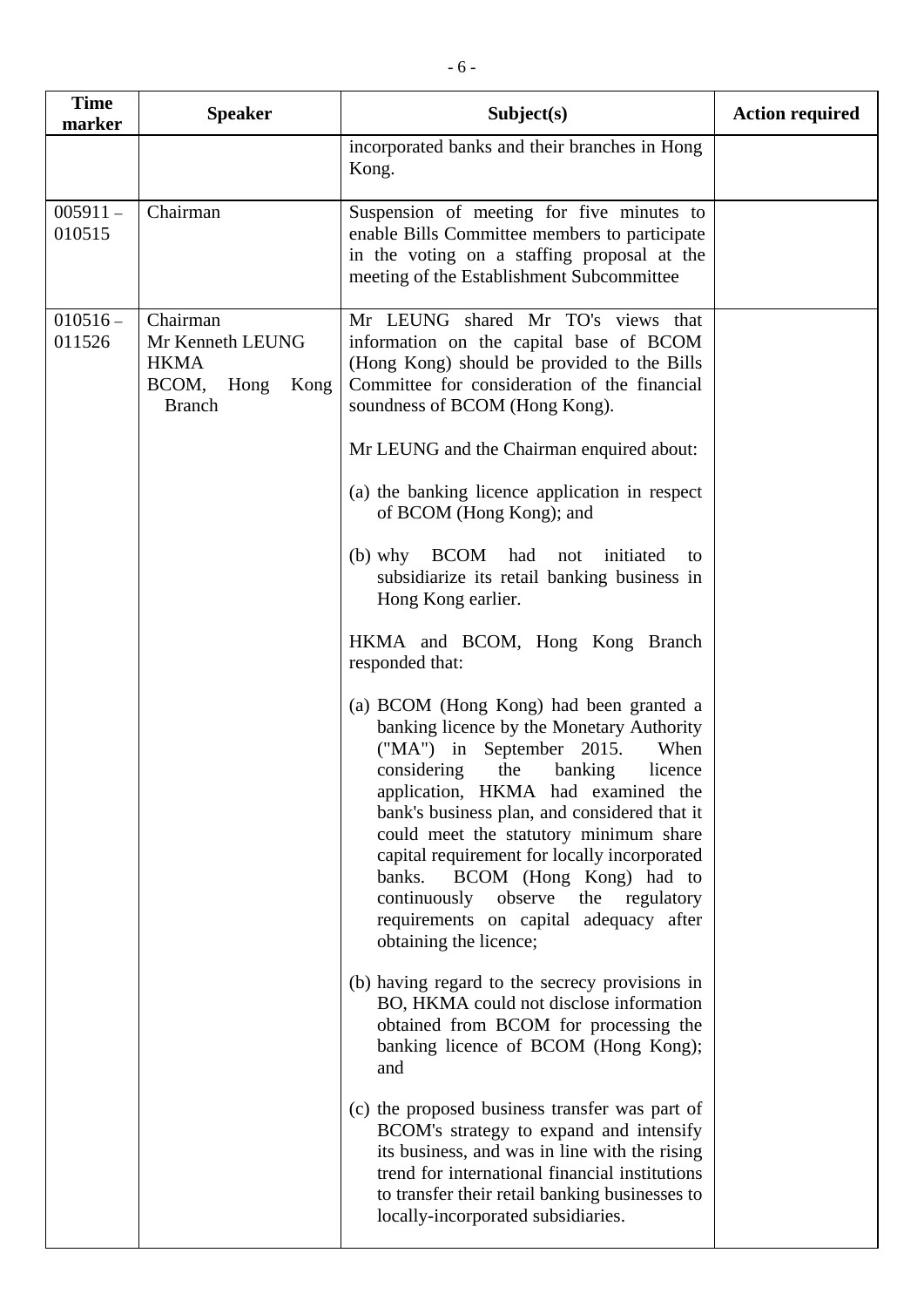| <b>Time</b><br>marker                                          | <b>Speaker</b>                                                                                                                                                                                                                                                                                                                                                                                                                                    | Subject(s)                                                                                                                                                                                                                                                                                                                                                                                                                                                                                                                    | <b>Action required</b> |
|----------------------------------------------------------------|---------------------------------------------------------------------------------------------------------------------------------------------------------------------------------------------------------------------------------------------------------------------------------------------------------------------------------------------------------------------------------------------------------------------------------------------------|-------------------------------------------------------------------------------------------------------------------------------------------------------------------------------------------------------------------------------------------------------------------------------------------------------------------------------------------------------------------------------------------------------------------------------------------------------------------------------------------------------------------------------|------------------------|
| $011527 -$<br>Chairman<br>012622<br>Mr James TO<br><b>HKMA</b> | Mr Kenneth LEUNG                                                                                                                                                                                                                                                                                                                                                                                                                                  | Discussion on HKMA's supervisory policy on<br>non-locally incorporated banks conducting<br>retail banking business in Hong Kong, and the<br>benefits arising from subsidiarization of retail<br>banking<br>businesses<br>non-locally<br>by<br>incorporated banks                                                                                                                                                                                                                                                              |                        |
|                                                                |                                                                                                                                                                                                                                                                                                                                                                                                                                                   | HKMA advised that:                                                                                                                                                                                                                                                                                                                                                                                                                                                                                                            |                        |
|                                                                |                                                                                                                                                                                                                                                                                                                                                                                                                                                   | (a) its supervisory policy was that, for a<br>non-locally incorporated<br>bank<br>with<br>sizeable retail banking business in Hong<br>Kong, such business should be operated in<br>the form of a locally-incorporated bank<br>rather than a branch. Locally-incorporated<br>banks were required to observe HKMA's<br>requirements on corporate governance,<br>capital adequacy, large exposure limits and<br>connected lending limits, which enabled<br>HKMA to more effectively carry out its<br>duty to protect depositors; |                        |
|                                                                |                                                                                                                                                                                                                                                                                                                                                                                                                                                   | (b) non-locally incorporated banks would take<br>into account, among other factors, the<br>and scale of their banking<br>nature<br>Hong<br>Kong,<br>when<br>businesses<br>in<br>considering whether and when to take<br>subsidiarization.<br>forward<br>In<br>this<br>connection, HKMA exercised flexibility of<br>its supervisory policy as appropriate<br>having regard to the unique circumstances<br>of individual banks; and                                                                                             |                        |
|                                                                | (c) at present, there were 156 banks which had<br>been granted a banking licence by MA to<br>carry out banking business in Hong Kong,<br>of which 22 were locally-incorporated<br>banks. Among the remaining banks,<br>BCOM was currently the only licensed<br>bank conducting sizeable retail banking<br>business in the form of a branch.<br>In<br>accordance with its supervisory policy,<br>HKMA supported the proposed business<br>transfer. |                                                                                                                                                                                                                                                                                                                                                                                                                                                                                                                               |                        |
|                                                                | Chairman<br>requested<br>by<br>the<br>As<br>and<br>Mr LEUNG, HKMA agreed to provide<br>supplementary information on the operation of<br>retail banking businesses by non-locally<br>incorporated banks operating through branches<br>in Hong Kong.                                                                                                                                                                                                | <b>HKMA</b><br>take<br>to<br>action as paragraph<br>11 of the minutes                                                                                                                                                                                                                                                                                                                                                                                                                                                         |                        |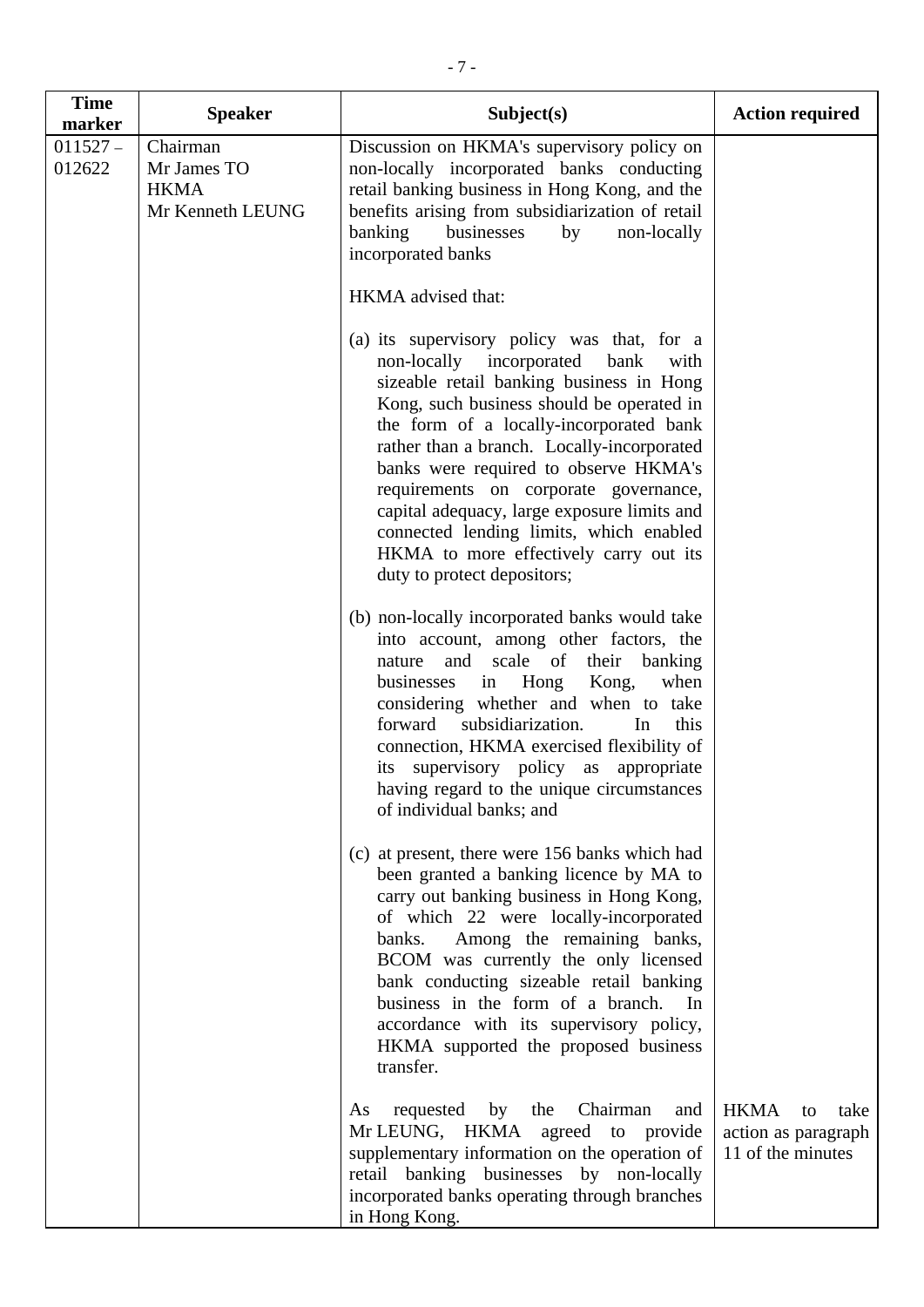| <b>Time</b><br>marker | <b>Speaker</b>                                                                     | Subject(s)                                                                                                                                                                                                                                                                                                                                                                                                                                                                                                                                                                                                                                                                                                                                                                                                                                                                                                               | <b>Action required</b> |
|-----------------------|------------------------------------------------------------------------------------|--------------------------------------------------------------------------------------------------------------------------------------------------------------------------------------------------------------------------------------------------------------------------------------------------------------------------------------------------------------------------------------------------------------------------------------------------------------------------------------------------------------------------------------------------------------------------------------------------------------------------------------------------------------------------------------------------------------------------------------------------------------------------------------------------------------------------------------------------------------------------------------------------------------------------|------------------------|
| $012623 -$<br>013713  | Chairman<br>Mr Kenneth LEUNG<br>Mr James TO<br>BCOM, Hong<br>Kong<br><b>Branch</b> | Mr LEUNG, Mr TO and the Chairman raised<br>concerns about (a) the protection of personal<br>data to be transferred from BCOM, Hong<br>Kong Branch to BCOM (Hong Kong); (b) how<br>BCOM, Hong Kong Branch would deal with<br>requests from existing customers for retaining<br>their accounts with the branch; and (c) the<br>protection of the interests of existing holders<br>of dormant accounts.                                                                                                                                                                                                                                                                                                                                                                                                                                                                                                                     |                        |
|                       |                                                                                    | BCOM, Hong Kong Branch responded that:                                                                                                                                                                                                                                                                                                                                                                                                                                                                                                                                                                                                                                                                                                                                                                                                                                                                                   |                        |
|                       |                                                                                    | (a) the transfer shall not result in a breach of<br>duty of confidentiality<br><b>or</b><br>any<br>a<br>contravention of<br>the<br>Personal Data<br>(Privacy) Ordinance (Cap. 486) or the data<br>protection principles. BCOM, Hong Kong<br>Branch had consulted<br>the relevant<br>government departments and the Privacy<br>Commissioner for Personal Data on the<br>provision and related arrangements, and<br>they had not raised any issues of concerns;<br>(b) the bank would contact the holders of<br>dormant accounts (i.e. accounts which did<br>not have any transactions within 24 months<br>as defined by BCOM (Hong Kong) of the<br>retail/private banking business of the<br>branch. BCOM (Hong Kong) would also<br>maintain a matching escrow account of the<br>same amount in these dormant accounts<br>with BCOM, Hong Kong Branch when<br>these accounts were transferred to BCOM<br>(Hong Kong); and |                        |
|                       |                                                                                    | (c) if certain existing customers requested to<br>retain their accounts by BCOM, Hong<br>Kong Branch, the bank would consider<br>whether it was appropriate to retain those<br>accounts on a case-by-case basis, having<br>regard to the scope of the proposed<br>business transfer.                                                                                                                                                                                                                                                                                                                                                                                                                                                                                                                                                                                                                                     |                        |
| $013714-$<br>014525   | Chairman<br>Mr James TO<br><b>Clifford Chance</b>                                  | Mr TO sought clarification on the scope of<br>banking businesses to be transferred from<br>BCOM, Hong Kong Branch to BCOM (Hong<br>Kong).                                                                                                                                                                                                                                                                                                                                                                                                                                                                                                                                                                                                                                                                                                                                                                                |                        |
|                       |                                                                                    | Clifford Chance, the legal adviser to BCOM,<br>Hong Kong Branch, explained that:                                                                                                                                                                                                                                                                                                                                                                                                                                                                                                                                                                                                                                                                                                                                                                                                                                         |                        |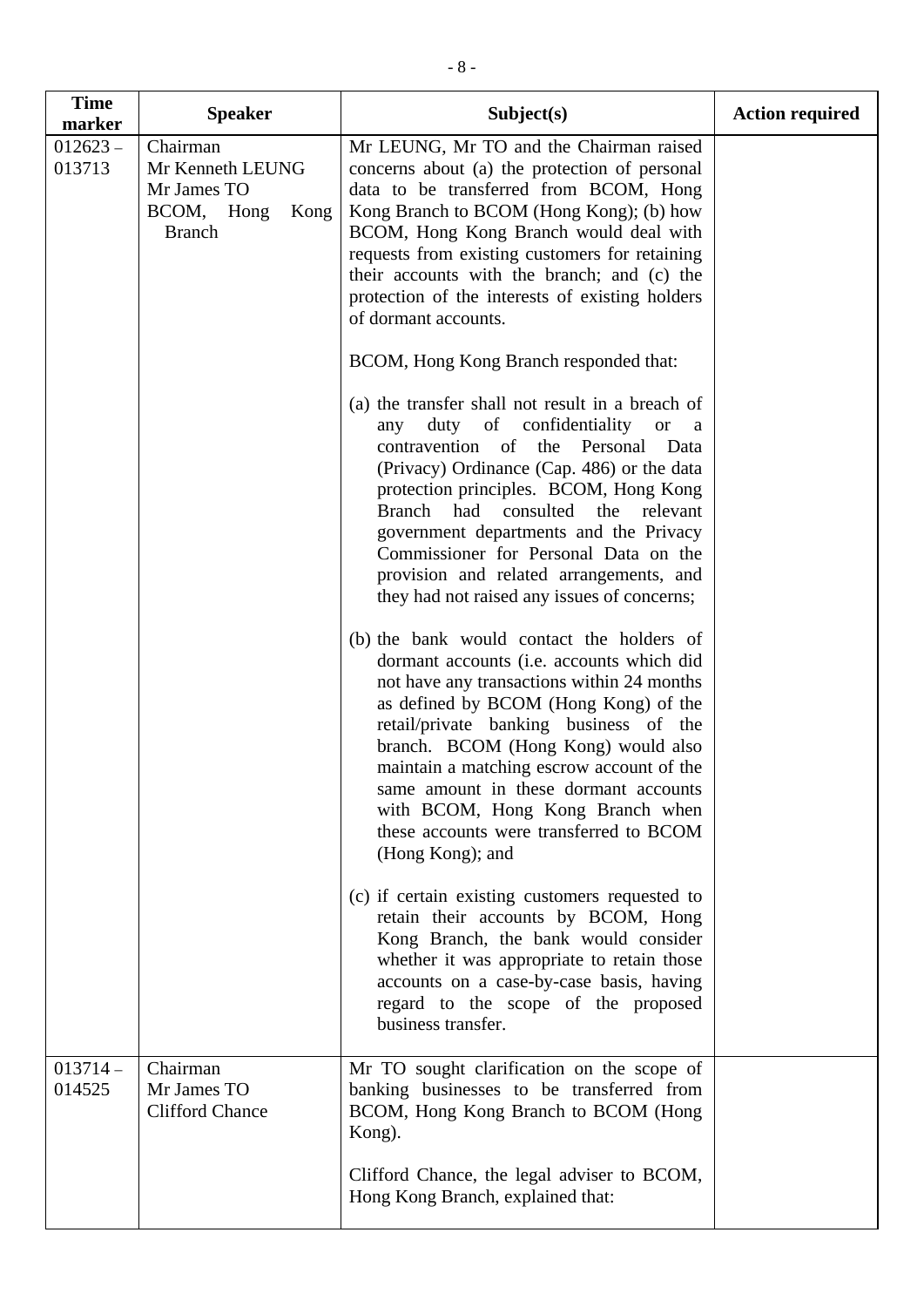| <b>Time</b><br>marker | <b>Speaker</b>                                                                         | Subject(s)                                                                                                                                                                                                                                                                                                                                                                                                                                | <b>Action required</b>                                                                      |
|-----------------------|----------------------------------------------------------------------------------------|-------------------------------------------------------------------------------------------------------------------------------------------------------------------------------------------------------------------------------------------------------------------------------------------------------------------------------------------------------------------------------------------------------------------------------------------|---------------------------------------------------------------------------------------------|
|                       |                                                                                        | (a) only those property, reserves and liabilities<br>of BCOM, Hong Kong Branch which<br>related in whole to private banking<br>business, or in whole to retail banking<br>business, or in whole to the retail banking<br>business and private banking business,<br>would be transferred; and                                                                                                                                              |                                                                                             |
|                       |                                                                                        | (b) the tenancy agreements with respect to the<br>premises that had been leased by BCOM,<br>Hong Kong Branch to operate sub-<br>branches were also intended to<br>be<br>transferred to BCOM (Hong Kong) under<br>the Bill.                                                                                                                                                                                                                |                                                                                             |
|                       |                                                                                        | At the request of Mr TO, BCOM, Hong Kong<br>Branch agreed to provide supplementary<br>information for members' reference of the<br>property, reserves and liabilities<br>to<br>be<br>transferred to BCOM (Hong Kong), and the<br>type of banking services that belonged to the<br>retail/private<br>banking businesses to<br>be<br>transferred.                                                                                           | BCOM,<br>Hong<br>Kong Branch<br>to<br>take<br>action<br>as<br>paragraph 9 of the<br>minutes |
| $014526 -$<br>014731  | Chairman<br>Mr James TO<br><b>Clifford Chance</b>                                      | In response to the enquiries of the Chairman<br>and Mr TO, Clifford Chance explained that<br>"insurance policies" under Clause $6(a)$ of the<br>Bill referred to those taken out by BCOM,<br>Hong Kong Branch with third party insurer,<br>e.g. policy for the operation of sub-branch<br>premises, etc.                                                                                                                                  |                                                                                             |
| $014732 -$<br>015650  | Chairman<br>Dr CHIANG Lai-wan<br><b>HKMA</b><br>Kong<br>BCOM,<br>Hong<br><b>Branch</b> | Dr CHIANG enquired about:<br>(a) whether the proposed merger was initiated<br>by the bank in response to the request of<br>HKMA;<br>(b) the difference of HKMA's supervisory<br>policy on a locally-incorporated bank vis-<br>à-vis a branch of non-locally incorporated<br>bank; and<br>(c) whether HKMA would encourage more<br>non-locally incorporated banks to operate<br>through locally-incorporated subsidiaries<br>in Hong Kong. |                                                                                             |
|                       |                                                                                        | HKMA advised that:                                                                                                                                                                                                                                                                                                                                                                                                                        |                                                                                             |

(a) it had requested BCOM to subsidiarize its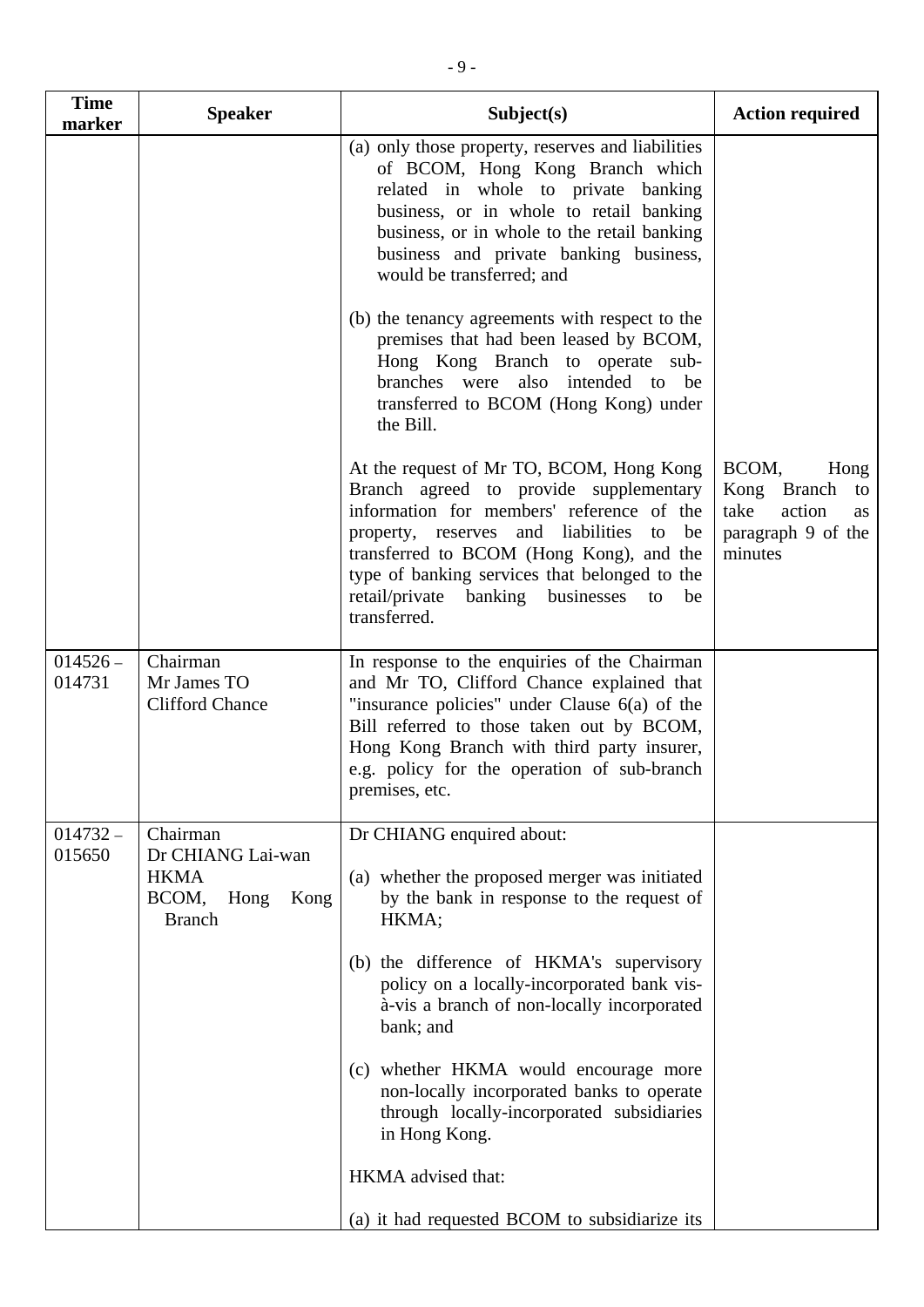| <b>Time</b><br>marker | <b>Speaker</b>                                        | Subject(s)                                                                                                                                                                                                                                                                                                                                                                                                                            | <b>Action required</b> |
|-----------------------|-------------------------------------------------------|---------------------------------------------------------------------------------------------------------------------------------------------------------------------------------------------------------------------------------------------------------------------------------------------------------------------------------------------------------------------------------------------------------------------------------------|------------------------|
|                       |                                                       | retail banking business in Hong Kong and<br>BCOM agreed to take forward the<br>subsidiarization;                                                                                                                                                                                                                                                                                                                                      |                        |
|                       |                                                       | (b) non-locally incorporated banks would need<br>to take into account the nature and scale of<br>their banking businesses in Hong Kong<br>when considering whether and when to<br>take forward subsidiarization, as some<br>banks might prefer to operate their<br>corporate banking<br>business<br>through<br>branches rather than locally-incorporated<br>subsidiaries; and                                                         |                        |
|                       |                                                       | (c) locally incorporated banks were required to<br>observe HKMA's requirements in relation<br>to, among others, corporate governance;<br>whereas the branch of a non-locally<br>incorporated bank like BCOM, Hong Kong<br>Branch was under the direct supervision of<br>CBRC (i.e. the banking regulator at the<br>place of incorporation of BCOM), whose<br>supervisory policy followed international<br>practices where applicable. |                        |
| $015651 -$<br>020500  | Chairman                                              | Mr TO enquired about:                                                                                                                                                                                                                                                                                                                                                                                                                 |                        |
|                       | Mr James TO<br>BCOM,<br>Hong<br>Kong<br><b>Branch</b> | (a) whether stock accounts held at BCOM,<br>Hong Kong Branch would be included in<br>the proposed business transfer; and                                                                                                                                                                                                                                                                                                              |                        |
|                       |                                                       | (b) whether the two-month notification period<br>for informing customers affected by the<br>proposed transfer was adequate, and how<br>BCOM, Hong Kong Branch would ensure<br>that customers residing outside Hong Kong<br>would be duly informed of the transfer.                                                                                                                                                                    |                        |
|                       |                                                       | BCOM, Hong Kong Branch responded that:                                                                                                                                                                                                                                                                                                                                                                                                |                        |
|                       |                                                       | (a) all stock accounts belonging to existing<br>retail/private<br>of<br>banking<br>customers<br>business of BCOM, Hong Kong Branch<br>would be transferred to BCOM (Hong<br>Kong); and                                                                                                                                                                                                                                                |                        |
|                       |                                                       | (b) BCOM, Hong Kong Branch would contact<br>dormant account holders and account<br>holders residing outside Hong Kong if they<br>did not respond to the bank within the two-<br>month notification period.                                                                                                                                                                                                                            |                        |